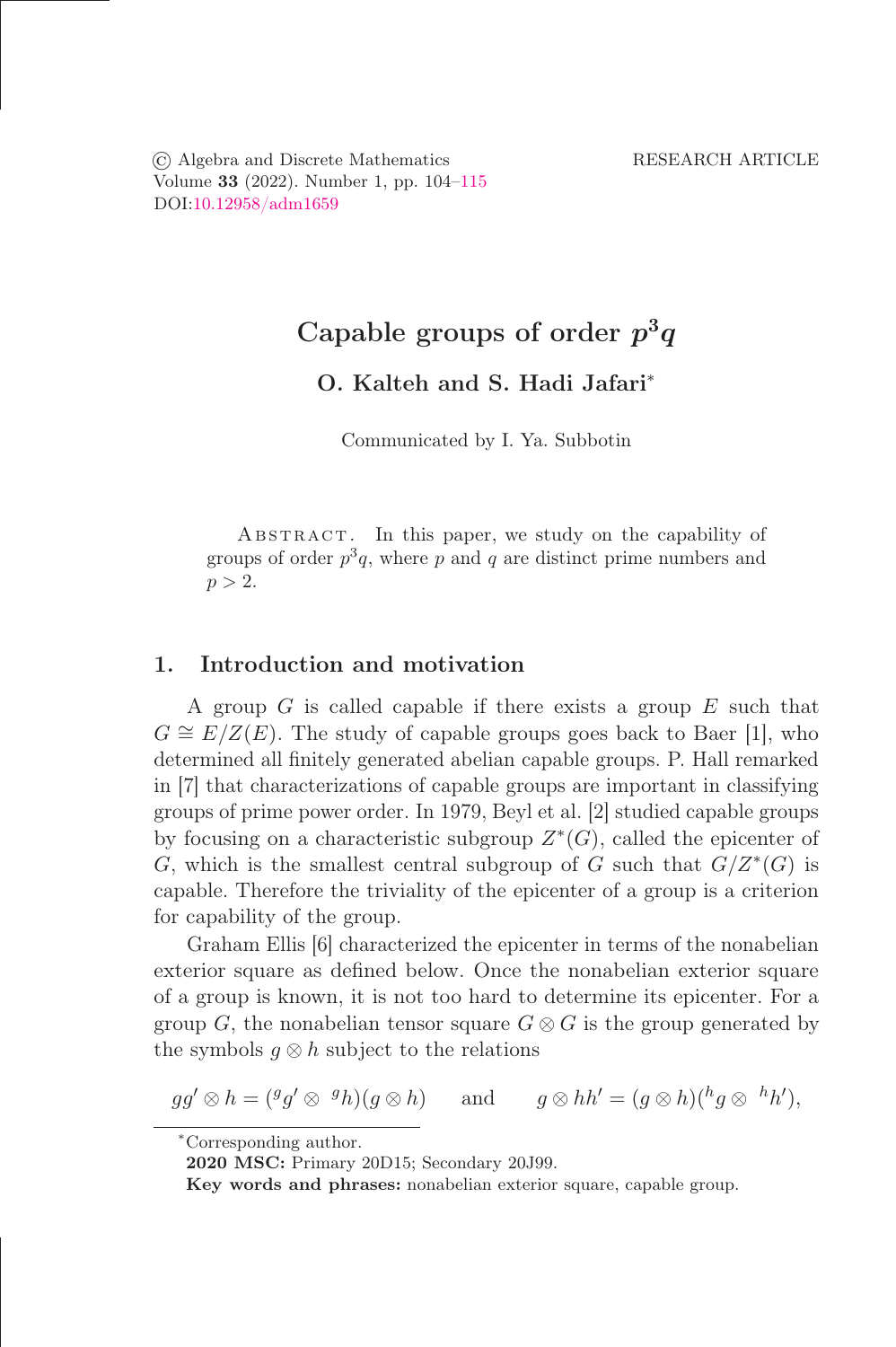for all  $g, g', h, h' \in G$ , where G acts on itself by conjugation, i.e.  ${}^g g' =$  $gg'g^{-1}$ . The nonabelian tensor square is a special case of the nonabelian tensor product which introduced by Brown and Loday in [4]. The nonabelian exterior square  $G \wedge G$  is obtained by imposing the additional relations  $g \otimes g = 1$  on  $G \otimes G$ , for all  $g \in G$ . The nonabelian exterior square of a group  $G$ , defines the central subgroup  $Z^{\wedge}(G)$  of G called the exterior center, which is deőned as follows:

$$
Z^{\wedge}(G) = \{ g \in G \mid g \wedge x = 1; \forall x \in G \}.
$$

G. Ellis [6] established that  $Z^{\wedge}(G) = Z^*(G)$ . So the following criterion follows immediately:

A group G is capable if and only if  $Z^{\wedge}(G) = 1$ .

Regarding to the P. Hall's remark mentioned above, many authors have been interested in characterizing the capable groups among the specific classes of groups, for example, see [3,9,13,16]. In particular, the capability of groups of order  $8q$ , q is an odd prime, was studied in [15]. In this paper, our goal is to complete the latter work by studying on the capability of groups of order  $p^3q$ , where p and q are distinct prime numbers and  $p > 2$ . We first determine the epicenter for those groups and then identify the capable ones among them. In 1899, Western [17] classified the groups of order  $p^3q$ . He proved that there are 25 types of nonabelian groups of order  $p^3q$ , where p is an odd prime.

<span id="page-1-0"></span>**Theorem 1.** [17, pp. 258-261]. Let G be a nonabelian group of order  $p^3q$ , where p and q are distinct prime numbers and  $p > 2$ . Then G is one of the following types:

$$
\langle a, b, d \mid a^{p^2} = b^p = d^q = 1, b^{-1}ab = a^{p+1}, ad = da, bd = db \rangle,
$$
  
\n
$$
\langle a, b, c, d \mid a^p = b^p = c^p = d^q = 1, ab = ba, ac = ca, c^{-1}bc = ab,
$$
  
\n
$$
ad = da, bd = db, cd = dc \rangle
$$
  
\n(2)

If  $q \equiv 1 \pmod{p}$ , there are the following:

$$
\langle a, d \mid a^{p^3} = d^q = 1, a^{-1}da = d^{\alpha} \rangle \tag{3}
$$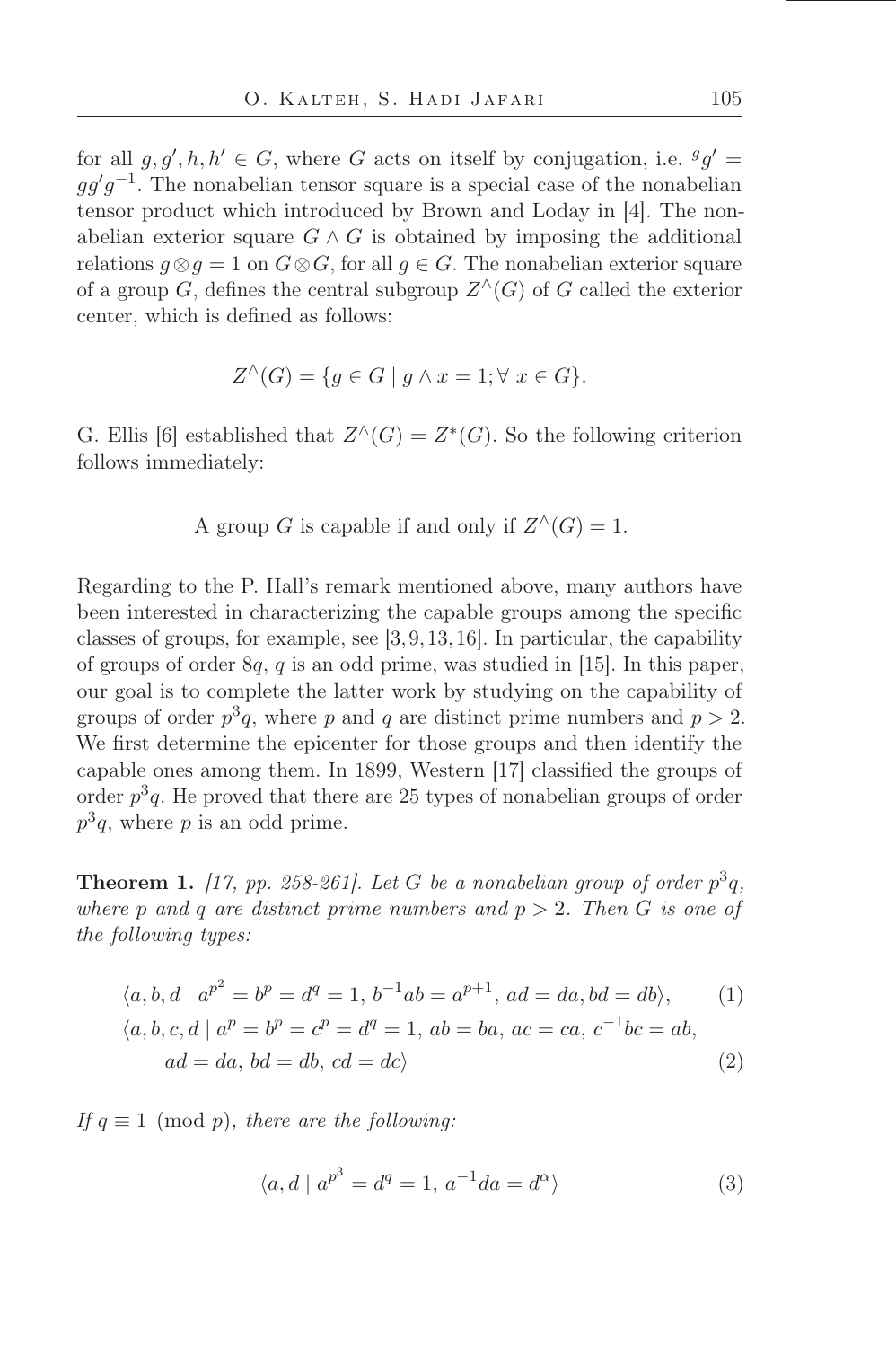where  $\alpha$  (here and in the next five groups) is any primitive root of  $\alpha^p \equiv 1$  $\pmod{q}$ .

$$
\langle a, b, d \mid a^{p^2} = b^p = d^q = 1, ab = ba, ad = da, b^{-1}db = d^{\alpha} \rangle \tag{4}
$$

$$
\langle a, b, d \mid a^{p^2} = b^p = d^q = 1, ab = ba, a^{-1}da = d^{\alpha}, bd = db \rangle
$$
 (5)

$$
\langle a, b, c, d \mid a^p = b^p = c^p = d^q = 1, ab = ba, ac = ca, bc = cb,
$$
  

$$
ad = da, bd = db, c^{-1}dc = d^{\alpha} \rangle
$$
 (6)

$$
\langle a, b, d \mid a^{p^2} = b^p = d^q = 1, b^{-1}ab = a^{p+1}, ad = da, b^{-1}db = d^{\beta} \rangle \tag{7}
$$

where 
$$
\beta = \alpha
$$
, or  $\alpha^2, \ldots$ , or  $\alpha^{p-1}$ .

$$
\langle a, b, c, d \mid a^p = b^p = c^p = d^q = 1, ab = ba, ac = ca, ad = da,
$$
  
\n $bd = db, c^{-1}bc = ab, c^{-1}dc = d^{\alpha}$  (8)

$$
\langle a, d \mid a^{p^3} = d^q = 1, a^{-1}da = d^{\alpha} \rangle \tag{9}
$$

where  $\alpha$  (here and in the next group) is any primitive root of  $\alpha^{p^2} \equiv 1$  $\pmod{q}$ .

$$
\langle a, b, d \mid a^{p^2} = b^p = d^q = 1, ab = ba, a^{-1}da = d^{\alpha}, bd = db \rangle \qquad (10)
$$

$$
\langle a, d \mid a^{p^3} = d^q = 1, a^{-1}da = d^{\alpha} \rangle \tag{11}
$$

where  $\alpha$  is any primitive root of  $\alpha^{p^3} \equiv 1 \pmod{q}$ .

When  $p \equiv 1 \pmod{q}$ , there are the following types (where  $\alpha$ ,  $\alpha_2$  and  $\alpha_3$  are the primitive qth root of unity modulo p,  $p^2$  and  $p^3$  respectively).

$$
\langle a, d \mid a^{p^3} = d^q = 1, d^{-1}ad = a^{\alpha_3} \rangle \tag{12}
$$

$$
\langle a, b, d \mid a^{p^2} = b^p = d^q = 1, ab = ba, ad = da, d^{-1}bd = b^{\alpha} \rangle \qquad (13)
$$

$$
\langle a, b, d \mid a^{p^2} = b^p = d^q = 1, ab = ba, d^{-1}ad = a^{\alpha_2}, db = bd \rangle \tag{14}
$$

$$
\langle a, b, d \mid a^{p^2} = b^p = d^q = 1, ab = ba, d^{-1}ad = a^{\alpha_2}, d^{-1}bd = b^{\alpha_2^i} \rangle \tag{15}
$$

where 
$$
1 \leq i \leq q-1
$$
.

$$
\langle a, b, c, d \mid a^p = b^p = c^p = d^q = 1, ab = ba, ac = ca, bc = cb,
$$
  

$$
ad = da, bd = db, d^{-1}cd = c^{\alpha} \rangle
$$
 (16)

$$
q = 2 \cdot \langle a, b, c, d \mid a^p = b^p = c^p = d^2 = 1, ab = ba, ac = ca,
$$
  

$$
bc = cb, ad = da, dbd = b^{-1}, dcd = c^{-1}\rangle
$$
 (17)

$$
q > 2 \cdot \langle a, b, c, d \mid a^p = b^p = c^p = d^q = 1, ab = ba, ac = ca,
$$
  

$$
bc = cb, ad = da, d^{-1}bd = b^{\alpha}, d^{-1}cd = c^{\alpha^{\lambda}}\rangle
$$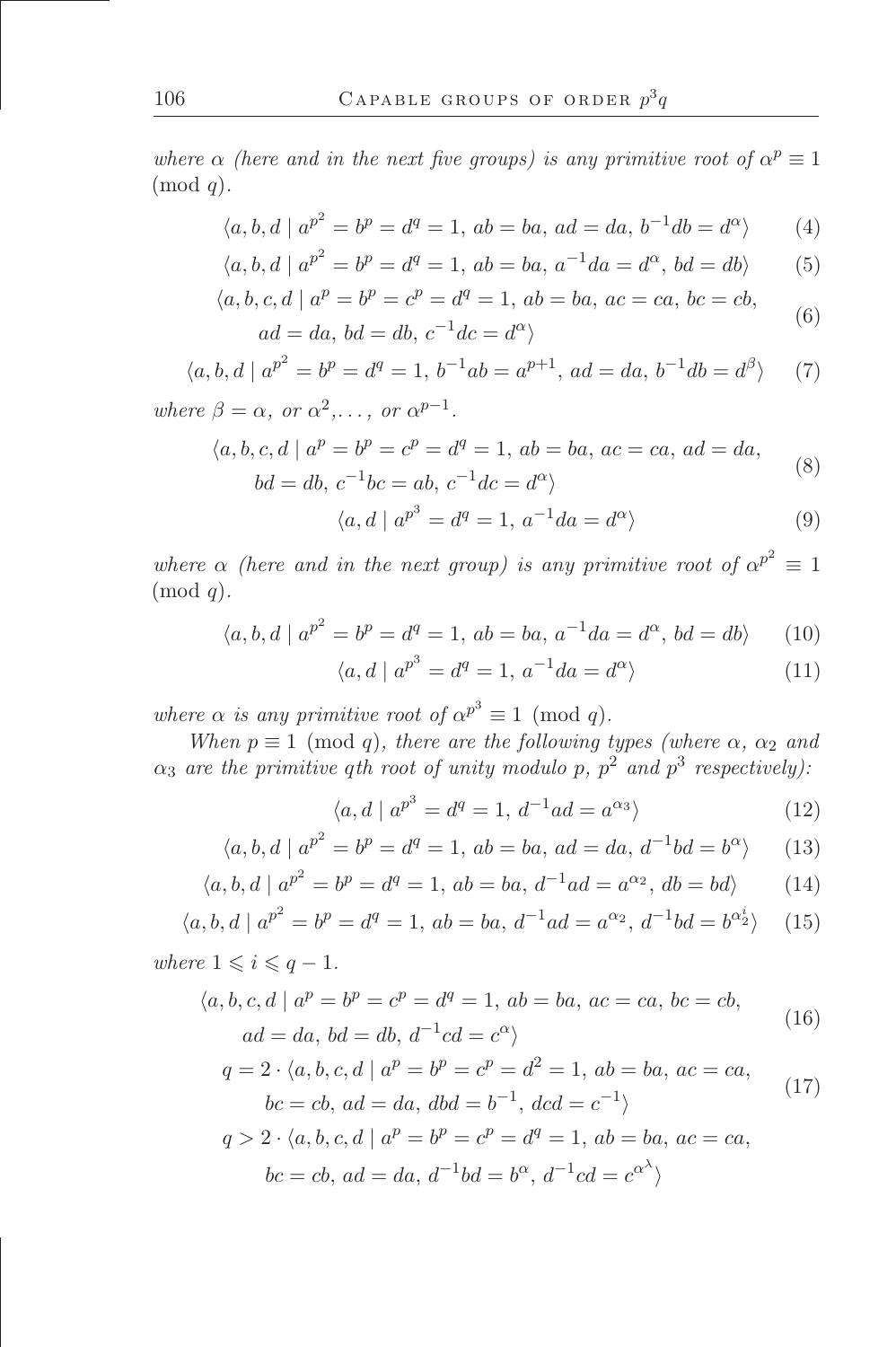where  $\lambda$  represents the different solutions of  $xy \equiv 1 \pmod{q}$ , in which  $b \equiv a^x \pmod{p}$ , and a and b are the primitive roots of q (mod p).

$$
\langle a, b, c, d \mid a^p = b^p = c^p = d^q = 1, ab = ba, ac = ca, bc = cb,d^{-1}ad = a^{\alpha}, d^{-1}bd = b^{\alpha^x}, d^{-1}cd = c^{\alpha^y} \rangle
$$
\n(18)

where  $q \equiv 0$  or  $\pm 1 \pmod{3}$ , and x and y may have any of the values  $1, 2, \ldots, q-1.$ 

$$
\langle a, b, d \mid a^{p^2} = b^p = d^q = 1, b^{-1}ab = a^{p+1}, bd = db, d^{-1}ad = a^{\alpha_2} \rangle \tag{19}
$$

$$
\langle a, b, c, d \mid a^p = b^p = c^p = d^q = 1, ab = ba, ac = ca,
$$
  

$$
ad = da, c^{-1}bc = ab, d^{-1}bd = b^{\alpha}, d^{-1}cd = c^{\alpha^{q-1}} \rangle
$$
 (20)

$$
\langle a, b, c, d \mid a^p = b^p = c^p = d^q = 1, ab = ba, ac = ca, c^{-1}bc = ab,
$$
  

$$
d^{-1}ad = a^{\alpha}, db = bd, d^{-1}cd = c^{\alpha}
$$
 (21)

$$
\langle a, b, c, d \mid a^p = b^p = c^p = d^q = 1, ab = ba, ac = ca, c^{-1}bc = ab,d^{-1}ad = a^{\alpha}, d^{-1}bd = b^{\alpha^x}, d^{-1}cd = c^{\alpha^{q+1-x}}\rangle
$$
\n(22)

where  $x = 2$  or  $3, \ldots$ , or  $\frac{q+1}{2}$  $rac{+1}{2}$  and  $q > 2$ . When  $p \equiv -1 \pmod{q}$ , and  $q > 2$ , there are the following two types:

$$
\langle a, b, c, d \mid a^p = b^p = c^p = d^q = 1, ab = ba, ac = ca, bc = cb,
$$
  

$$
ad = da, d^{-1}bd = c, d^{-1}cd = b^{-1}c^{t^p+t} \rangle
$$
 (23)

where t (here and in the next group) is any primitive Galoisian root of  $t^q \equiv 1 \pmod{p}.$ 

$$
\langle a, b, c, d \mid a^p = b^p = c^p = d^q = 1, ab = ba, ac = ca, c^{-1}bc = ab,
$$
  

$$
ad = da, d^{-1}bd = c, d^{-1}cd = b^{-1}c^{t^p+t}\rangle.
$$
 (24)

And, lastly, when  $p^2 + p + 1 \equiv 0 \pmod{q}$ , and  $q > 3$ , there is the following type:

$$
\langle a, b, c, d \mid a^p = b^p = c^p = d^q = 1, ab = ba, ac = ca, bc = cb,
$$
  

$$
d^{-1}ad = b, d^{-1}bd = c, d^{-1}cd = ab^{-\lambda^{-1}-\lambda^{-p}-\lambda^{-p^2}}c^{\lambda+\lambda^p+\lambda^{p^2}} \rangle
$$
 (25)

where  $\lambda$  is a Galois imaginary of the third order, which is a primitive root of  $\lambda^q \equiv 1 \pmod{p}$ .

In what follows, we use the following notations frequently: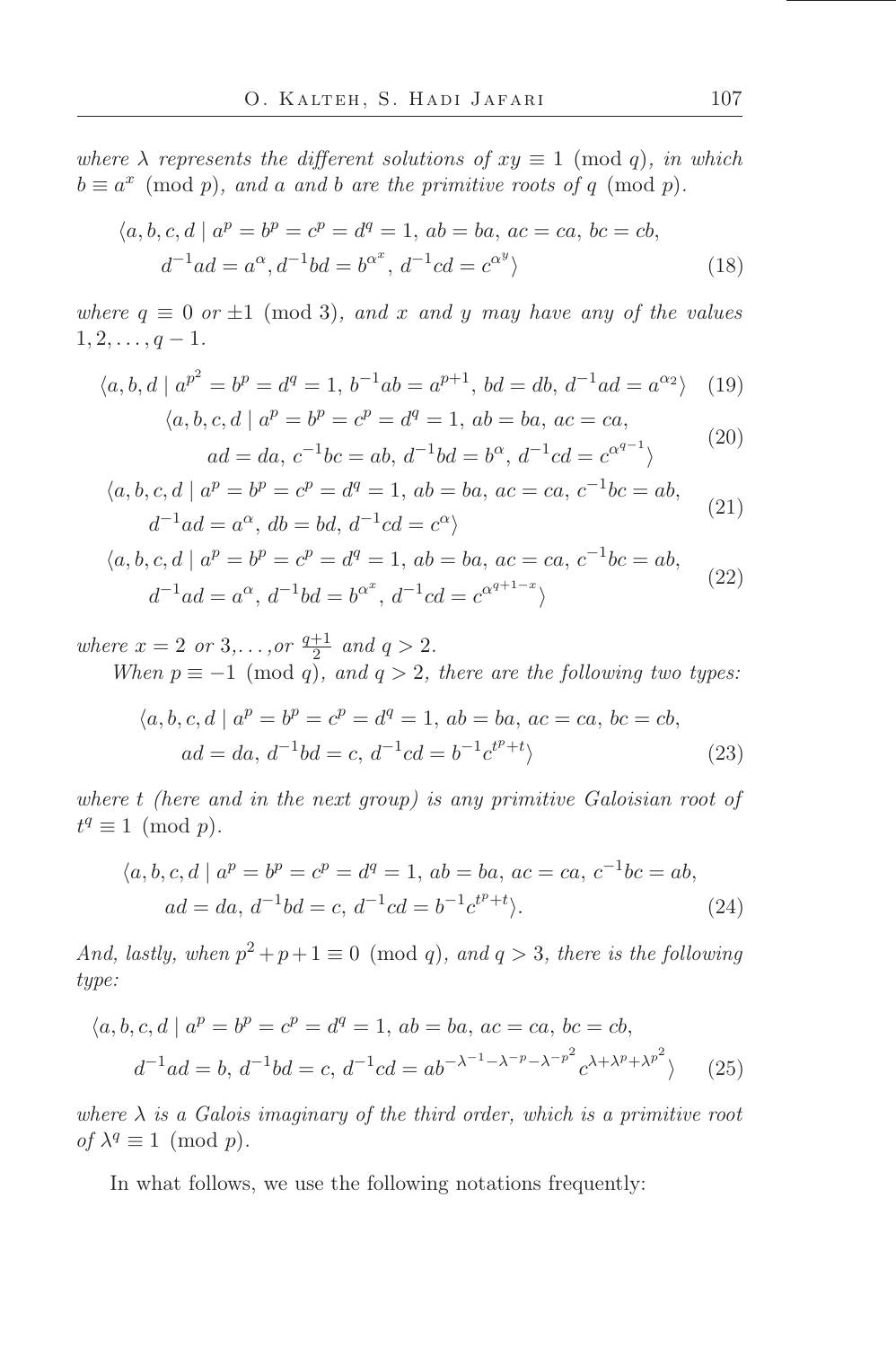- $\mathcal{M}(G)$  is the Schur multiplier of  $G$ ;
- $G^{ab}$  is the abelianization of  $G$ ;
- $C_p^k$  is the direct product of k copies of the cyclic group of order p;
- $E_{p^3}^1$  is the extraspecial p-group of order  $p^3$  and exponent p;
- $\Phi_i^P$  is the isoclinic family of groups of order  $p^n$ , where  $n \leq 6$  and  $p \neq 2$  given in [10].

#### 2. Capable and unicentral groups

For a group  $G$ , the commutator map induces the homomorphisms  $k: G \otimes G \to G$  and  $k': G \wedge G \to G$  such that  $k(g \otimes h) = k'(g \wedge h) = [g, h]$ for all  $g, h \in G$ . The kernel of k and k' denoted by  $J_2(G)$  and  $\mathcal{M}(G)$ , respectively. In order to study the capability of groups of order  $p^3q$ ,  $p>2$ , we first compute their nonabelian exterior squares. Also it will be useful to know the nonabelian tensor squares and Schur multipliers of such groups which are described in [11]. The following result (part (ii)) will be used in proof of Proposition [3.](#page-5-0) It is an immediate consequence of part (i).

<span id="page-4-0"></span>**Proposition 1.** Let  $G$  be a finite polycyclic group with a polycyclic generating sequence  $q_1, \ldots, q_k$ . Then

(i)  $G \otimes G = \langle g_i \otimes g_j, g_i \otimes g_j, (g_i \otimes g_j)(g_j \otimes g_i) \rangle$  ([3, Proposition 20]). (ii)  $G \wedge G = \langle g_i \wedge g_j \rangle$  where  $1 \leq j < i \leq k$ .

<span id="page-4-1"></span>**Proposition 2.** Let G be a nonabelian group of order  $p^3q$  with  $2 < p < q$ . Then

$$
G \wedge G \cong \begin{cases} C_p, & \text{if } G \text{ is of type } (1) \\ C_q, & \text{if } G \text{ is any group of types } (3), (9) \text{ or } (11) \\ C_{pq}, & \text{if } G \text{ is any group of types } (4), (5), (7) \text{ or } (10) \\ C_p^3, & \text{if } G \text{ is of type } (2) \\ C_p^3 \times C_q, & \text{if } G \text{ is any group of types } (6) \text{ or } (8) \end{cases}
$$

*Proof.* When  $\mathcal{M}(G) \cong 1$  we have  $G \wedge G \cong G'$ . So for groups of types (1),  $(3), (7), (9)$  or  $(11)$  the result follows by [11, Proposition 3.1]. If G is of type (4), then  $\mathcal{M}(G) \cong C_p$  by [11, Proposition 3.1]. Moreover, we have  $G' \cong C_q$ . Since G' is isomorphic with the central factor group  $(G \wedge G)/\mathcal{M}(G)$ , then  $G \wedge G$  is an abelian group of order pq. Utilizing the same method we can show that  $G \wedge G \cong C_{pq}$  for any group of types (5) or (10).

If G is of type (2), then [11, Proposition 3.1] shows that  $\mathcal{M}(G) \cong C_p^2$ . Also we have  $G' \cong C_p$ . Hence  $|G \wedge G| = p^3$ . Now it is easily seen that  $G/N \cong E_{p^3}^1$ , where  $N = \langle d \rangle$ . Since  $E_{p^3}^1 \wedge E_{p^3}^1 \cong C_p^3$  (see [13, Proposition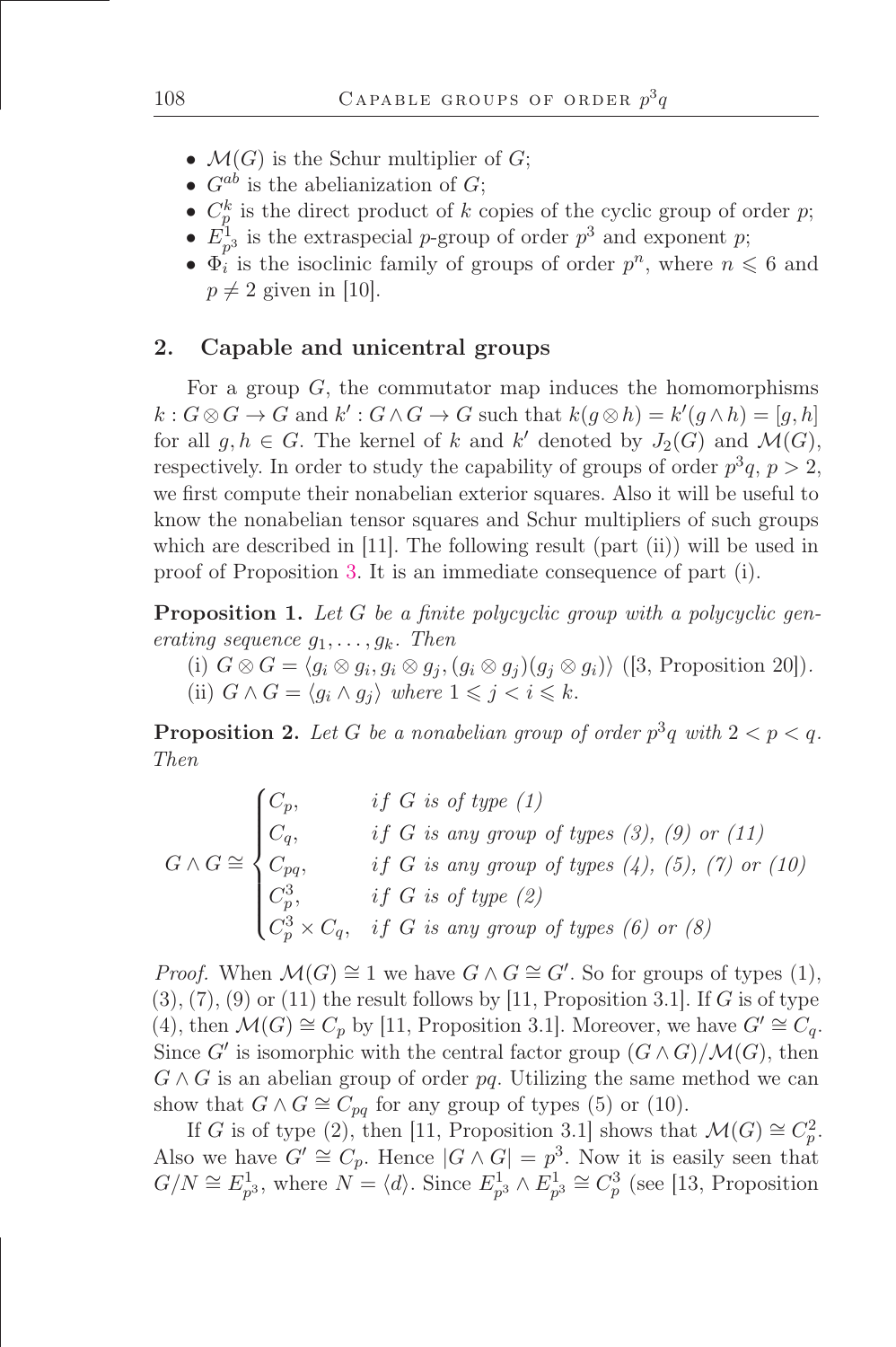34]), we have  $G \wedge G \cong E_{p^3}^1 \wedge E_{p^3}^1$  which is generated by  $a \wedge b, a \wedge c$  and  $b \wedge c$ .

If G is of type (6), then [11, Proposition 3.1] shows that  $\mathcal{M}(G) \cong C_p^3$ . Also we have  $G' \cong C_q$ . Hence  $|G \wedge G| = p^3 q$ . Set  $N = \langle d \rangle \cong C_q$ , then  $G/N \cong C_p^3$  and  $G/N \wedge G/N \cong C_p^3$ . Therefore  $a \wedge b, a \wedge c$  and  $b \wedge c$ are non-trivial independent generators of  $G \wedge G$ . On the other hand, the epimorphism  $G \wedge G \longrightarrow G'$  together with the equation  $d^q \wedge c = (d \wedge c)^q = 1$ imply that  $d \wedge c$  is a non-trivial generator of  $G \wedge G$  whose order is q. Moreover,  $d \wedge c$  is independent of the above three generators. Thus  $G \wedge G$ is an abelian group isomorphic with  $C_p^3 \times C_q$ . For group (8), the desired result follows similarly by considering the factor group  $G/\langle d \rangle \cong E_1$ .

<span id="page-5-0"></span>**Proposition 3.** Let G be a nonabelian group of order  $p^3q$  with  $p > q$  and  $p > 2$ . Then

$$
G \wedge G \cong \begin{cases} C_p, & \text{if } G \text{ is of type (13)} \\ C_p^2, & \text{if } G \text{ is only group of types} \\ C_p^2 \text{ or } E_{p^3}^1, & \text{if } G \text{ is any group of types} \\ (17), (21) \text{ or } (23) \end{cases} \\ G \wedge G \cong \begin{cases} C_{p^2}, & \text{if } G \text{ is any group of types (14)} \\ C_{p^2}, & \text{if } G \text{ is only group of types (14)} \\ C_p^2 \times C_p, & \text{if } G \text{ is of type (15) and} \\ 1 \leqslant i \leqslant q - 2 \end{cases} \\ \Phi_2(211)c, & \text{if } G \text{ is of type (15) and } i = q - 1 \\ C_{p^3}, & \text{if } G \text{ is of type (12)} \\ C_p^3, \Phi_2(1^4), \Phi_4(1^5) & \text{if } G \text{ is any group of types (18)} \\ \text{or } \Phi_{11}(1^6), & \text{or } (25) \\ E_{p^3}^1, \Phi_3(1^4) \text{ or } \Phi_3(1^5), & \text{if } G \text{ is of type (22)} \end{cases}
$$

*Proof.* If G is any group of types  $(12)$ ,  $(13)$ ,  $(14)$ ,  $(19)$ ,  $(20)$  or  $(24)$ , then  $\mathcal{M}(G) \cong 1$  by [11, Proposition 3.2], whence  $G \wedge G \cong G'$ . If G is of type (16), then [11, Proposition 3.2] shows that  $\mathcal{M}(G) \cong C_p$ . Also we have  $G' \cong C_p$ . Hence  $|G \wedge G| = p^2$ . Now set  $N = \langle c, d \rangle$ . The natural homomorphism  $G \wedge G \longrightarrow G/N \wedge G/N$  implies that  $a \wedge b$  is a non-trivial generator of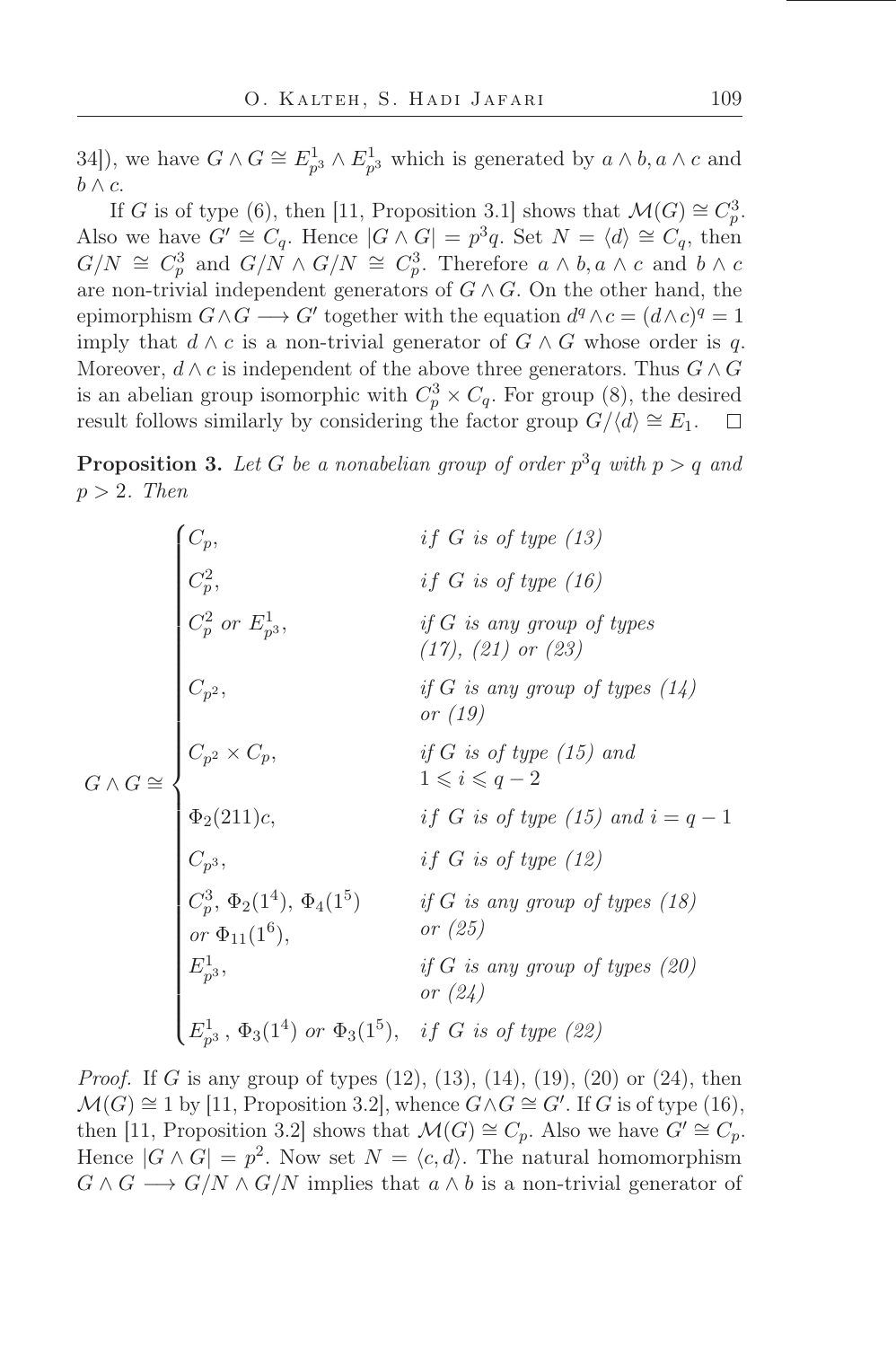$G \wedge G$ . Since  $a^p \wedge b = (a \wedge b)^p = 1$ , then  $|a \wedge b| = p$ . In addition, it is clear that  $c \wedge d$  is a non-trivial generator of  $G \wedge G$  which is independent of  $a \wedge b$ , for  $[c, d] \neq 1$ . As  $c^p \wedge d = (c \wedge d)^p = 1$ , it follows that  $|c \wedge d| = p$ . Therefore we deduce that  $G \wedge G = \langle a \wedge b, c \wedge d \rangle \cong C_p^2$ .

Assume G is any group of types (17), (21) or (23). Then  $\mathcal{M}(G) \cong 1$  or  $C_p$  by [11, Proposition 3.2]. If  $\mathcal{M}(G) \cong 1$ , then  $G \wedge G \cong C_p^2$ . Suppose G is of type (17) and  $\mathcal{M}(G) \cong C_p$ . Then  $|G \wedge G| = p^3$ . Set  $N = \langle a \rangle$ . Obviously  $(G/N)' \cong C_p^2$  and  $(G/N)^{ab} \cong C_q$ . By the [11, proof of Proposition 3.2] we know that in this case  $\mathcal{M}(G/N) \cong C_p$ . Hence it follows from [8, Theorem C] that  $G/N \otimes G/N \cong C_q \times H$  where H is an extraspecial p-group of order  $p^3$ . Now, [5, Proposition 8] implies that  $G/N \wedge G/N \cong H$ . Therefore  $G \wedge G \cong G/N \wedge G/N$ . As  $b \wedge c, b \wedge d$  and  $c \wedge d$  are non-trivial independent generators of orders p, then  $G \wedge G = \langle b \wedge c, b \wedge d, c \wedge d \rangle \cong E_{p^3}^1$ .

Assume G is of type (21) and  $\mathcal{M}(G) \cong C_p$ . We know that  $|G \wedge G| = p^3$ . The polycyclic presentation of  $G$  is as follows:

$$
\langle a_1, a_2, a_3, a_4 \mid a_1^q = a_2^p = a_3^p = a_4^p = 1, a_2^{a_1} = a_2^{\alpha}, a_3^{a_1} = a_3,
$$
  

$$
a_4^{a_1} = a_4^{\alpha}, a_3^{a_2} = a_3 a_4, a_4^{a_2} = a_4, a_4^{a_3} = a_4 \rangle.
$$

The above generating set form polycyclic generating sequence so that Proposition [1](#page-4-0) provides a generating set  $\{a_2 \wedge a_1, a_3 \wedge a_1, a_4 \wedge a_1, a_3 \wedge a_2\}$  $a_2, a_4 \wedge a_2, a_4 \wedge a_3$  for  $G \wedge G$ . Obviously  $a_4 \wedge a_3 = a_3 \wedge a_1 = 1$ . We claim that  $a_3 \wedge a_2$  can be generated by  $a_4 \wedge a_2$  and  $a_4 \wedge a_1$ . First by induction observe that for any integer  $n, a_3 \wedge a_2^n = (a_3 \wedge a_2)^n (a_4 \wedge a_2)^{\binom{n}{2}}$ . Furthermore  $a_3^{-1} \wedge a_2^{n} = (a_4 \wedge a_2)^{-(n/2)} (a_3 \wedge a_2)^{-n}$ , which implies that  $a_3^{-1} \wedge a_2^{\alpha-1} = (a_4 \wedge a_2)^{-\binom{\alpha-1}{2}} (a_3 \wedge a_2)^{1-\alpha}$ . On the other hand  $a_3^{-1} \wedge a_2^{\alpha-1} =$  $a_3^{-1} \wedge [a_2, a_1] = (a_2 \wedge a_4)^{\alpha-1} (a_4 \wedge a_1)$ . So the claim holds by equating the last two equalities. Therefore  $G \wedge G = \langle a_4 \wedge a_2, a_4 \wedge a_1, a_2 \wedge a_1 \rangle$ . The epimorphism  $G \wedge G \longrightarrow G'$  implies that  $a_4 \wedge a_1$  and  $a_2 \wedge a_1$  are non-trivial independent generators whose orders are divided by  $p$ . On the other hand  $a_4^p \wedge a_1 = (a_4 \wedge a_1)^p = 1$  and  $a_2^p \wedge a_1 = (a_2 \wedge a_1)^p = 1$ . Hence  $|a_4 \wedge a_1| = |a_2 \wedge a_1| = p$ . As  $[a_4 \wedge a_1, a_2 \wedge a_1] = \langle a_4 \wedge a_2 \rangle = \mathcal{M}(G)$ , then  $G \wedge G \cong E_{p^3}^1.$ 

Assume G is of type (23) and  $\mathcal{M}(G) \cong C_p$ . So  $|G \wedge G| = p^3$ . Put  $Z = \langle a \rangle \leqslant Z(G)$ . Since  $(G/Z)'$  has the cyclic complement  $(G/Z)^{ab} \cong C_q$ , then  $G/Z \otimes G/Z \cong (G/Z \wedge G/Z) \times C_q$  by [5, Proposition 8]. On the other hand it follows from [12, Theorem 2.5.5] that  $\mathcal{M}(G/Z) \cong C_p$ . Hence [8, Theorem C] yields that  $G/Z \wedge G/Z \cong E_{p^3}^1$  so that  $G/Z \wedge G/Z \cong$  $G \wedge G \cong E_{p^3}^1.$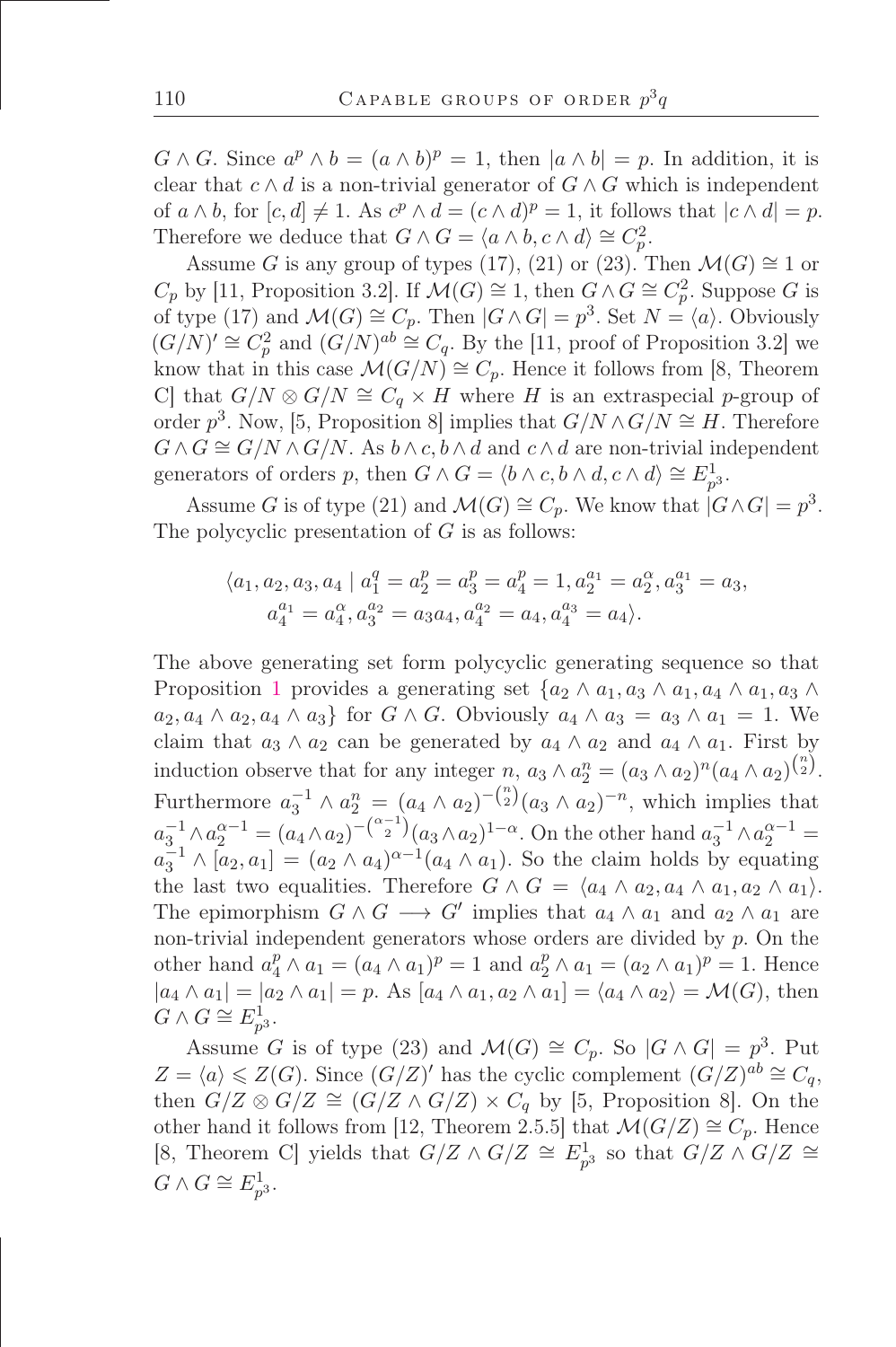Assume G is of type (15). Then by [11, Proposition 3.2], either  $\mathcal{M}(G) \cong$ 1 when  $1 \le i \le q-2$  or  $\mathcal{M}(G) \cong C_p$  when  $i = q-1$ . If  $\mathcal{M}(G) \cong 1$ , then  $G \wedge G \cong C_{p^2} \times C_p$ . In the case  $\mathcal{M}(G) \cong C_p$ , first observe by [11, Corollary 3.4] that  $|G \otimes G| = p^4 q$ . Also, [11, Proposition 2.4] and exact sequence  $1 \to J_2(G) \to G \otimes G \to G' \to 1$  show that  $J_2(G) \cong C_p \times C_q$ . Since  $G'$  is abelian, we also have  $(G \otimes G)' \subseteq J_2(G)$ . From the presentation of G, we find that  $a \otimes b$  and  $d \otimes d$  belong to  $J_2(G)$ , which imply that  $J_2(G) = \langle a \otimes b \rangle \times \langle d \otimes d \rangle$ , as  $|J_2(G)| = pq$ . Thus  $|a \otimes b| = p$ . On the other hand, from the natural epimorphism  $\pi : G \otimes G \to G^{ab} \otimes G^{ab}$ , we have  $|ker \pi| = p^4$  and  $(G \otimes G)' \subseteq ker \pi$ . Hence  $|(G \otimes G)'| | p^4$ . Since  $(G \otimes G)' \subseteq J_2(G)$ , we also get  $|(G \otimes G)'| |$  pq, from which it follows that  $|(G \otimes G)'| \mid p$ . Consequently we have  $(G \otimes G)' = \langle a \otimes b \rangle \cong C_p$ . As every element g in G may be presented by  $g = a^r b^s d^t$  for some integers r, s, t, then one can easily show that  $G \wedge G = \langle a \wedge b, b \wedge d, a \wedge d \rangle$ . Now the epimorphism  $k' : G \wedge G \longrightarrow G'$  implies that  $p^2 \mid |a \wedge d|$ . Also it follows by induction on any integer *n* that  $a^n \wedge d = (a \wedge d)^n$ . So  $|a \wedge d| \mid p^2$  whence  $|a \wedge d| = p^2$ . Similarly  $|b \wedge d| = p$ . Now from the fact that  $G \wedge G$  is a nonabelian group of order  $p^4$ , it follows that  $G \wedge G \cong \Phi_2(211)c$  (see [10]).

Assume G is of type (18). Then by [11, Proposition 3.2],  $\mathcal{M}(G) \cong$  $1, C_p, C_p^2$  or  $C_p^3$ . If  $\mathcal{M}(G) = 1$ , then  $G \wedge G \cong G'$ . Suppose that  $\mathcal{M}(G) \cong C_p$ . It is readily seen that  $|G \wedge G| = p^4$ . The polycyclic presentation of G is as follows:

$$
\langle a_1, a_2, a_3, a_4 \mid a_1^q = a_2^p = a_3^p = a_4^p = 1, a_2^{a_1} = a_2^{\alpha}, a_3^{a_1} = a_3^{c_3},
$$
  

$$
a_4^{a_1} = a_4^{c_4}, a_3^{a_2} = a_3, a_4^{a_2} = a_4, a_4^{a_3} = a_4 \rangle,
$$

in which  $c_3 = \alpha^x \mod p$  and  $c_4 = \alpha^y \mod p$ . By Proposition [1](#page-4-0) we get

$$
G \wedge G = \langle a_2 \wedge a_1, a_3 \wedge a_1, a_4 \wedge a_1, a_3 \wedge a_2, a_4 \wedge a_2, a_4 \wedge a_3 \rangle,
$$

and  $\mathcal{M}(G) = \langle a_3 \wedge a_2, a_4 \wedge a_2, a_4 \wedge a_3 \rangle$ . It follows from the epimorphism  $G \wedge G \longrightarrow G'$  that  $a_2 \wedge a_1$ ,  $a_3 \wedge a_1$  and  $a_4 \wedge a_1$  are non-trivial independent generators such that p divides their orders. On the other hand  $a_2^p \wedge a_1 =$  $(a_2 \wedge a_1)^p = 1, a_3^p \wedge a_1 = (a_3 \wedge a_1)^p = 1$ , and  $a_4^p \wedge a_1 = (a_4 \wedge a_1)^p = 1$ . Hence  $|a_2 \wedge a_1| = |a_3 \wedge a_1| = |a_4 \wedge a_1| = p$ . Moreover it is shown in [11, proof of Theorem B] that

$$
(G \wedge G)' = \langle (a_2 \wedge a_3)^{(\alpha - 1)(c_3 - 1)}, (a_2 \wedge a_4)^{(\alpha - 1)(c_4 - 1)},
$$
  

$$
(a_3 \wedge a_4)^{(c_3 - 1)(c_4 - 1)} (a_2 \wedge a_3)^{(c_4 - 1)(c_3 - 1)} \rangle,
$$

and consequently  $(G \wedge G)' = \mathcal{M}(G)$ . Therefore by applying [10] we conclude that  $G \wedge G \cong \Phi_2(1^4)$ . For the case  $\mathcal{M}(G) \cong C_p^2$ , as  $(G \wedge$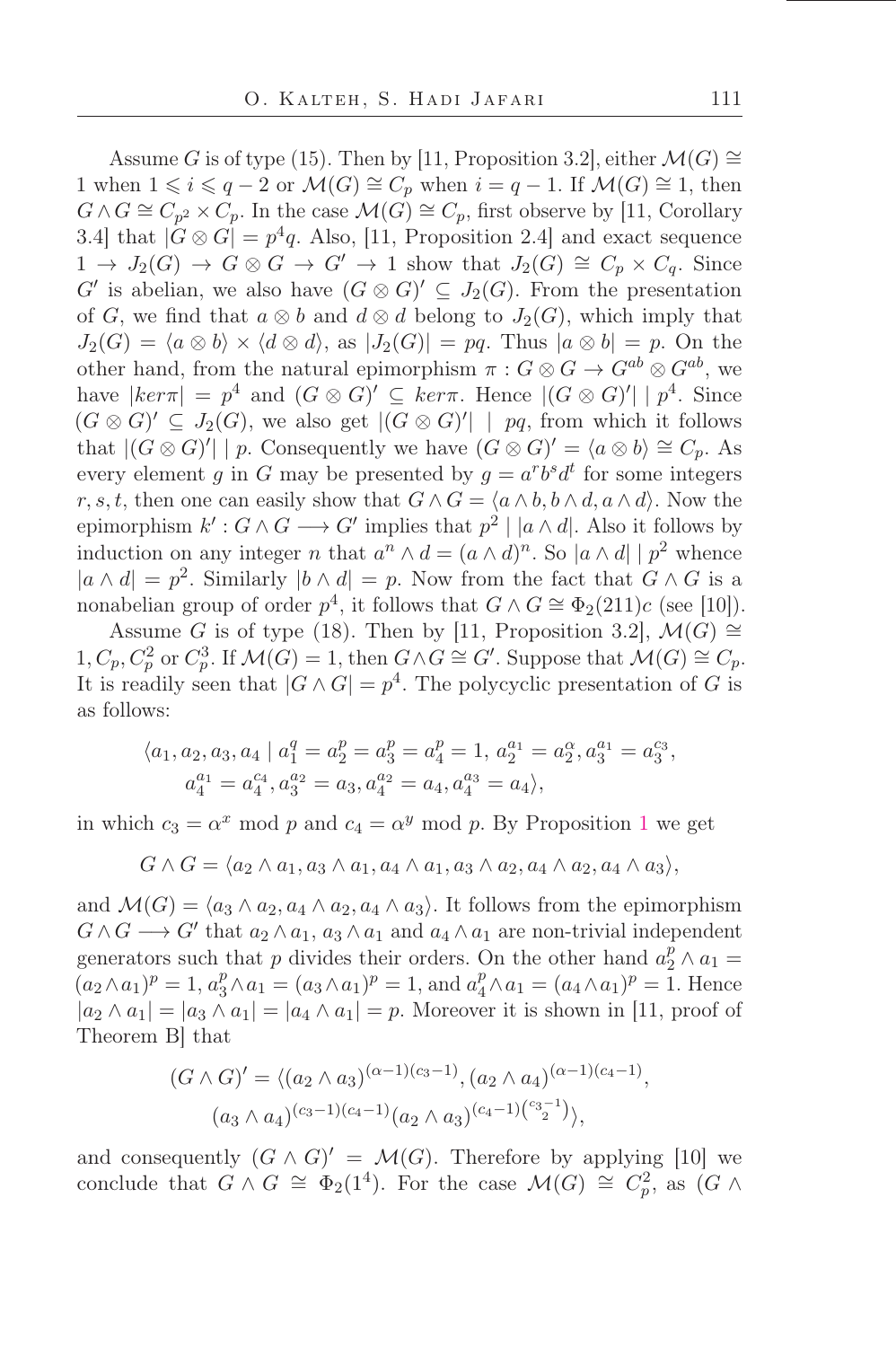$G)/Z(G\wedge G)$  is abelian group of order  $p^3$  and by using [10], likewise above we deduce that  $G \wedge G \cong \Phi_4(1^5)$ . Finally, if  $\mathcal{M}(G) \cong C_p^3$ , the result follows by a same method.

Assume G is of type  $(25)$ . Then from [11, Proposition 3.2] we have  $\mathcal{M}(G) \cong 1, C_p, C_p^2$  or  $C_p^3$ . By a same argument as for the group (18) we can show that  $G \wedge G \cong C_p^3$ ,  $\Phi_2(1^4)$ ,  $\Phi_4(1^5)$  or  $\Phi_{11}(1^6)$ , respectively (for more details see the proof of Theorem B in [11]). Note that the polycyclic presentation of  $G$  is as follows:

$$
\langle a_1, a_2, a_3, a_4 \mid a_1^q = a_2^p = a_3^p = a_4^p = 1, a_2^{a_1} = a_3, a_3^{a_1} = a_4, a_4^{a_1} = a_2 a_3^s a_4^t, a_3^{a_2} = a_3, a_4^{a_2} = a_4, a_4^{a_3} = a_4 \rangle,
$$

where  $s = -\lambda^{-1} - \lambda^{-p} - \lambda^{-p^2}$  mod p and  $t = \lambda + \lambda^p + \lambda^{p^2}$  mod p.

For the group (22) the result follows similarly. Here the polycyclic presentation of  $G$  is as follows:

$$
\langle a_1, a_2, a_3, a_4 \mid a_1^q = a_2^p = a_3^p = a_4^p = 1, a_2^{a_1} = a_2^{c_3}, a_3^{a_1} = a_3^{c_2},
$$
  

$$
a_4^{a_1} = a_4^{\alpha}, a_3^{a_2} = a_3 a_4, a_4^{a_2} = a_4, a_4^{a_3} = a_4 \rangle,
$$

in which  $c_3 = \alpha^{q+1-x} \mod p$  and  $c_2 = \alpha^x \mod p$ .

Now we are ready to compute the exterior centers of all the groups in Theorem [1,](#page-1-0) and then determine those that are capable.

**Theorem 2.** Let G be a nonabelian group of order  $p^3q$ , where p and q are distinct prime numbers and  $p > 2$ . Then

$$
Z^{\wedge}(G) \cong \begin{cases} C_{pq}, & if G \text{ is of type } (1) \\ C_q, & if G \text{ is of type } (2) \\ C_p, & if G \text{ is any group of types } (4), \\ & (5), (7), (9), (14), (17), (20), \\ & (23) \text{ or } (24) \\ C_{p^2}, & if G \text{ is of type } (3) \text{ or } (13) \end{cases}
$$

In other cases,  $Z^{\wedge}(G) = 1$ .

*Proof.* Note that if  $\mathcal{M}(G) = 1$ , then  $Z^{\wedge}(G) = Z(G)$ . So for groups of types (1), (3), (7), (9), (11), (12), (13), (14), (19), (20) or (24) the result follows easily. Assume G is of type (2). Then  $Z(G) = \langle a, d \rangle$ . By Proposition [2,](#page-4-1)  $G \wedge G = \langle a \wedge b, a \wedge c, b \wedge c \rangle$ , which implies that  $a \notin Z^{\wedge}(G)$ , whence  $Z^{\wedge}(G) = \langle d \rangle \cong C_q$ . If G is of type (4), then  $Z(G) = \langle a \rangle \cong C_{p^2}$ . We claim

 $\Box$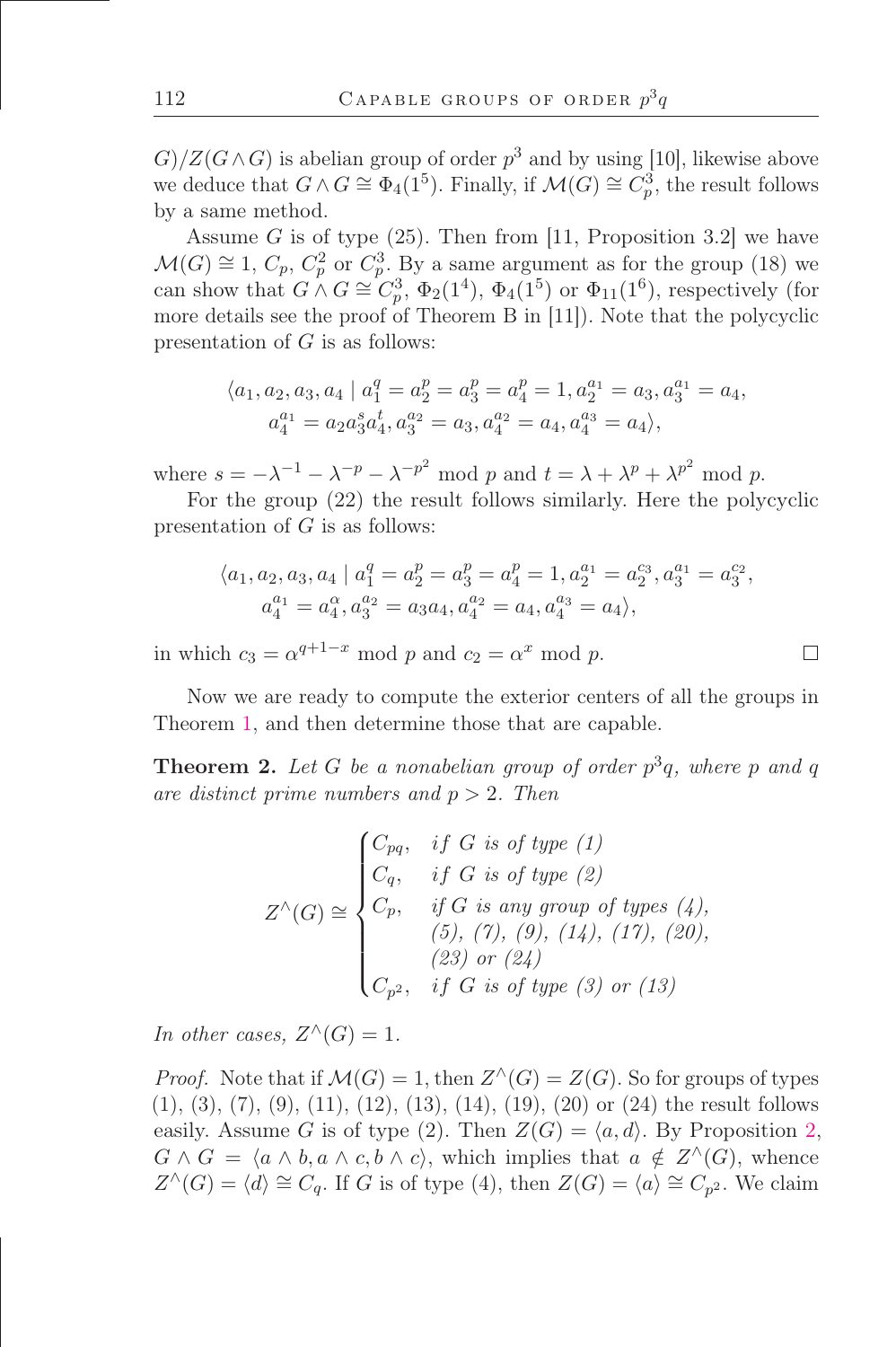that  $G \wedge G = \langle a \wedge b, b \wedge d \rangle$ . First, it can be shown that  $1 = a \wedge b^p = (a \wedge b)^p$ and  $1 = b \wedge d^q = (d^{\alpha-1} \wedge d)^q (b \wedge d)^q = (b \wedge d)^q$ . Note that  $d^i \wedge d^j = 1$ modulo  $G \wedge G$  for any integers i, j. On the other hand, the epimorphisms  $G \wedge G \longrightarrow G^{ab} \wedge G^{ab}$  and  $G \wedge G \longrightarrow G'$  imply that  $a \wedge b$  and  $b \wedge d$  are non-trivial generators, respectively. Now, since  $p$  and  $q$  are coprime, it follows that these generators are independent, as desired. It shows that  $a \notin Z^{\wedge}(G)$ . Moreover, by induction on any integer n, we can prove that  $a^n \wedge b = a \wedge b^n$ . Hence  $a^p \wedge b = 1$ . Also  $a^p \wedge d = 1$ , because  $a^p \wedge d$  has order dividing p and q, which implies that  $Z^{\wedge}(G) = \langle a^p \rangle \cong C_p$ . For group (5), one can readily show that  $G \wedge G = \langle a \wedge b, a \wedge d \rangle$  and  $Z \wedge (G) = \langle a^p \rangle \cong C_p$ as same as above.

If G is of type (6), then  $Z(G) = \langle a, b \rangle$ . Also by Proposition [2](#page-4-1) we have

$$
G \wedge G = \langle a \wedge b, a \wedge c, b \wedge c, c \wedge d \rangle,
$$

which implies that  $a, b \notin Z^{\wedge}(G)$ . Thus  $Z^{\wedge}(G) = 1$ . For the type (16), the result follows by a same method. The exterior square of group (10) is generated by  $a \wedge b$  and  $a \wedge d$ . So for any group of types (8) or (10), as  $a \wedge b \neq 1$  then  $Z^{\wedge}(G) = 1$ . If G is of type (17), then  $Z(G) = \langle a \rangle \cong C_p$ . When  $\mathcal{M}(G) = 1$ , we have  $Z^{\wedge}(G) = Z(G)$ . If  $\mathcal{M}(G) \cong C_p$ , it follows from the generators set of  $G \wedge G$  described in proof of Proposition [3](#page-5-0) that  $Z^{\wedge}(G) = \langle a \rangle$ . For the group (23) the result follows similarly.

For any group of types  $(15)$ ,  $(18)$ ,  $(21)$ ,  $(22)$  and  $(25)$ , it is clear that  $Z(G) = 1$ . Hence  $Z^{\wedge}(G) = 1$ .  $\Box$ 

**Corollary 1.** Let G be a nonabelian group of order  $p^3q$ , where p and q are distinct prime numbers and  $p > 2$ . Then G is capable if and only if G is any group of types (6), (8), (10), (11), (12), (15), (16), (18), (19),  $(21), (22)$  or  $(25).$ 

We now consider the case of unicentral groups. Recall that the unicentral groups lie at the opposite extreme as the capable groups: a group G is unicentral if and only if the smallest subgroup N of  $Z(G)$  such that  $G/N$  is capable is  $N = Z(G)$  [2]; that is, if and only if  $Z^{\wedge}(G) = Z(G)$ .

**Corollary 2.** Let G be a nonabelian group of order  $p^3q$ , where p and q are distinct prime numbers and  $p > 2$ . Then G is unicentral if and only if G is any group of types  $(1)$ ,  $(3)$ ,  $(7)$ ,  $(9)$ ,  $(11)$ ,  $(12)$ ,  $(13)$ ,  $(14)$ ,  $(15)$ ,  $(17), (18), (19), (20), (21), (22), (23), (24)$  or  $(25)$ .

**Remark 1.** There are three abelian groups of order  $p^3q$ . It follows from [2, Proposition 7.3] (see also [14, Proposition 2.6]) that none of them are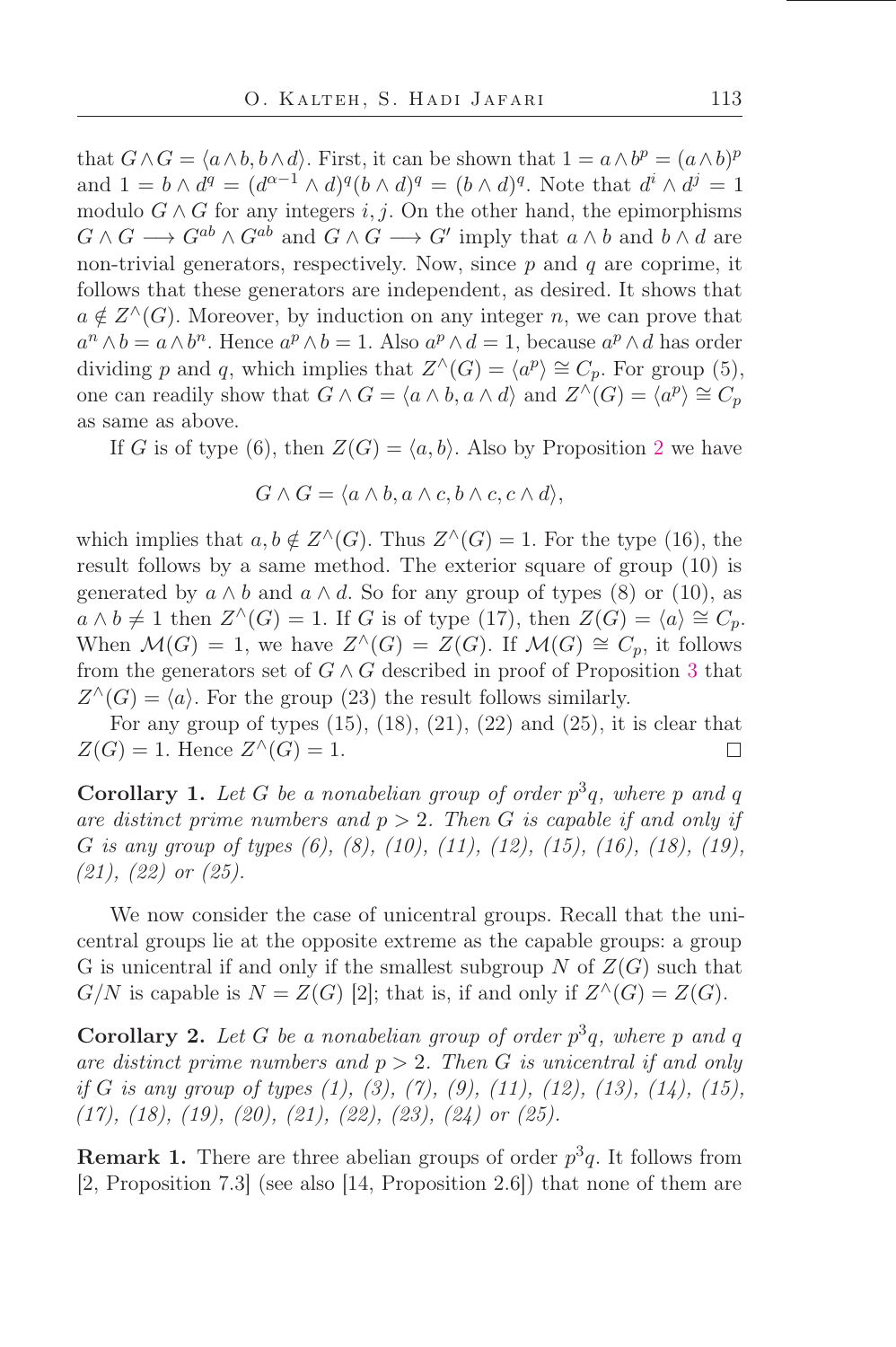capable. Also the cyclic group  $C_{p^3q}$  is the only abelian unicentral group of order  $p^3q$ .

**Remark 2.** The final summary table of groups determined by Western [17] has a group missing in the case that  $q \equiv 1 \pmod{p}$ . The following missing group appears in Western's analysis in Section 13:

$$
G = \langle a, b, d \mid a^{p^2} = b^p = d^q = 1, b^{-1}ab = a^{p+1}, a^{-1}da = d^{\alpha}, bd = db \rangle
$$
\n(26)

where  $\alpha$  is any primitive root of  $\alpha^p \equiv 1 \pmod{q}$ . It follows from [11] that  $G \wedge G \cong G' \cong C_{pq}$ . One could readily seen that  $Z^{\wedge}(G) = Z(G)$  which implies that  $G$  is unicentral.

#### References

- [1] R. Baer, Groups with preassigned central and central quotient group, Trans. Amer. Math. Soc. 44 (1938), 387-412.
- [2] F. R. Beyl, U. Felgner, P. Schmid, On groups occurring as center factor groups, J. Algebra  $61$  (1979), 161-177.
- [3] R. D. Blyth, R. F. Morse, Computing the nonabelian tensor squares of polycyclic groups, J. Algebra  $321(8)$  (2009), 2139–2148.
- [4] R. Brown, J.-L. Loday, Van Kampen theorems for diagrams of spaces, Topology 26  $(1987), 311-335.$
- [5] R. Brown, D. L. Johnson, E. F. Robertson, Some computations of nonabelian tensor products of groups, J. Algebra  $111$  (1987), 177–202.
- [6] G. Ellis, On the capability of groups, Proc. Edinburgh Math. Soc.  $41$  (1998), 487–495.
- [7] P. Hall, The classification of prime-power groups, J. Reine Angew. Math. 182  $(1940), 130-141.$
- [8] S. H. Jafari, P. Niroomand, A. Erfanian, The nonabelian tensor square and Schur multiplier of group of order  $p^2q$  and  $p^2qr$ , Algebra Colloq. 19 (2012), 1083–1888.
- [9] S. H. Jafari, Categorizing finite p-groups by the order of their non abelian tensor squares, J. Algebra Appl. 15(5) (2016), 1650095-1,1650095-13.
- [10] R. James, The groups of order  $p^6$  (p an odd prime), Math. Comp. 34 (1980), 613-637.
- [11] O. Kalteh, S. Hadi Jafari, Computing the nonabelian tensor squares of groups of order  $p^3q$ , Arabian J. Math. 10 (2021), 103-113.
- [12] G. Karpilovsky, The Schur Multiplier, LMS Monogrphs New Series 2. New York: Oxford University Press, 1987.
- [13] A. Magidin, R. F. Morse, Certain homological functors of 2-generator p-groups of class 2, Contemp. Math.  $511$  (2010), 127–166.
- [14] M. R. R. Moghaddam, P. Niroomand, S. Hadi Jafari, Some properties of tensor centre of groups, J. Korean Math. Soc.  $46(2)$  (2009), 249–256.